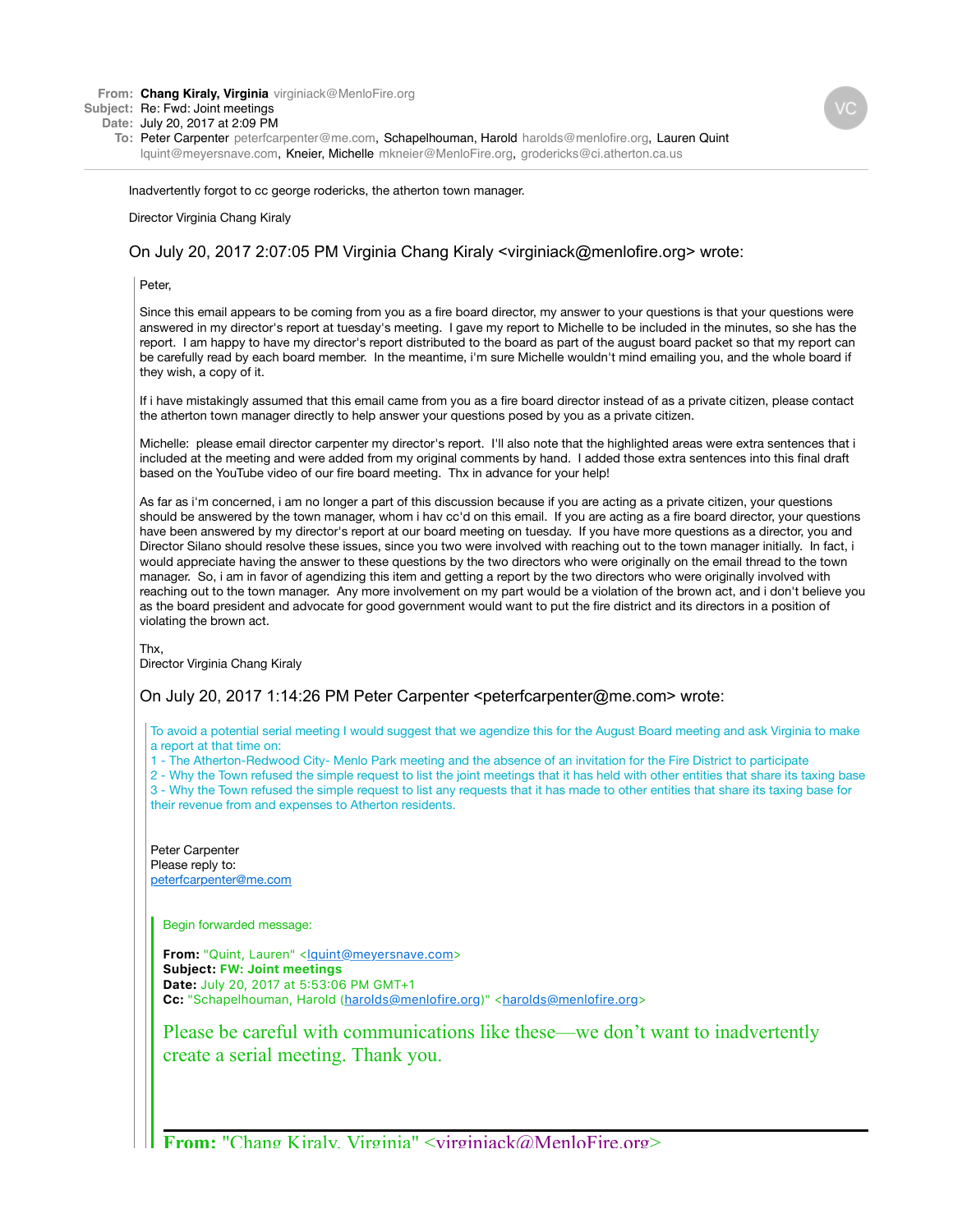| <b>Date:</b> July 20, 2017 at 12:23:44 AM PDT<br>To: "peterfcarpenter@me.com" <peterfcarpenter@me.com><br/>Cc: "Schapelhouman, Harold" <harolds@menlofire.org>, "Silano, Robert"<br/><roberts@menlofire.org><br/><b>Subject: Re: Fwd: Re: Joint meetings</b></roberts@menlofire.org></harolds@menlofire.org></peterfcarpenter@me.com>                           |
|-----------------------------------------------------------------------------------------------------------------------------------------------------------------------------------------------------------------------------------------------------------------------------------------------------------------------------------------------------------------|
| Correction: you sent me two emails on july 15 letting me know that you<br>resubmitted your PRA requests to Atherton as a private citizen. Pls contact<br>the town manager directly for any questions you have.                                                                                                                                                  |
| On July 20, 2017 12:14:16 AM Virginia Chang Kiraly <virginiack@menlofire.org><br/>wrote:</virginiack@menlofire.org>                                                                                                                                                                                                                                             |
| Ask the town manager. You resubmitted your PRA request as a private<br>citizen, according to an email you sent to the board on july 14. It sounds<br>like the town manager is responding accordingly.                                                                                                                                                           |
| Since Director Silano was cc'd on your original email to the town<br>manager when you submitted your request to the town as a fire board<br>member, without authority or direction from the board, you might want to<br>get his thoughts. I've cc'd him on this email and will step out of this<br>conversation now so as not to violate the Brown Act.         |
| --- Forwarded message ---<br>From:<br>Carpenter, Peter <pcarpenter@menlofire.org><br/>July 19, 2017 11:59:59 PM<br/>Date:<br/>Subject: Re: Joint meetings<br/>Chang Kiraly, Virginia <virginiack@menlofire.org><br/>To:<br/>CC:<br/>Schapelhouman, Harold <harolds@menlofire.org></harolds@menlofire.org></virginiack@menlofire.org></pcarpenter@menlofire.org> |
| But why did they not answer this simple question from a Fire Board<br>Director?                                                                                                                                                                                                                                                                                 |
| <b>Peter Carpenter</b><br>peterfcarpenter@me.com                                                                                                                                                                                                                                                                                                                |
| On Jul 19, 2017, at 10:46 PM, Chang Kiraly, Virginia<br><virginiack@menlofire.org> wrote:</virginiack@menlofire.org>                                                                                                                                                                                                                                            |
| Peter,                                                                                                                                                                                                                                                                                                                                                          |
| My understanding from the Atheron Town Manager is that<br>he will be responding to your PRA request, which came from<br>you as a private citizen, as he would any other PRA request<br>coming from a private citizen.                                                                                                                                           |
|                                                                                                                                                                                                                                                                                                                                                                 |

Since your request is coming from you as a private citizen,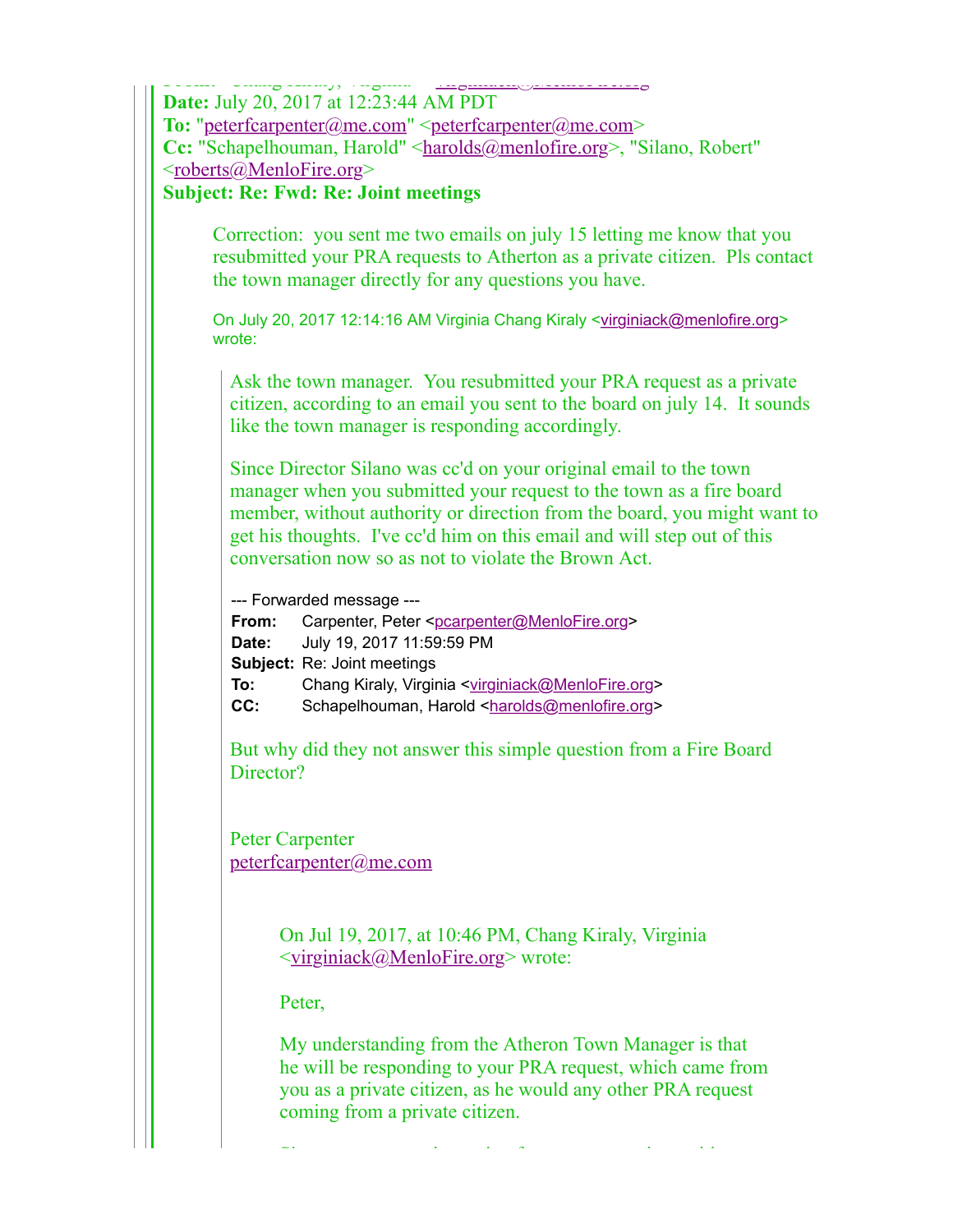Since your request is coming from you as a private citizen, it's best to communicate directly with the Town Manager as a private citizen.

Hope this helps.

Virginia

On July 19, 2017 8:09:49 AM "Carpenter, Peter" <pcarpenter@MenloFire.org> wrote:

Virginia,

 Have you been able to ascertain why the Town refused to answer this simple request?

Peter Peter Carpenter pcarpenter@menlofire.org

> On Jul 15, 2017, at 2:40 PM, Carpenter, Peter  $\leq$ <u>pcarpenter</u> $\omega$ MenloFire.org> wrote:

Virginia,

 I have also resubmitted this request as a private citizen PRA however I would appreciate it of you can ascertain why the Town refused to answer the simple question that I posed.

Peter Peter Carpenter pcarpenter@menlofire.org

Begin forwarded message:

**From:** George Rodericks <grodericks@ci.atherton.ca.us> **Subject: Re: Joint meetings Date:** July 13, 2017 at 2:29:37 PM PDT **To:** Peter Carpenter <pcarpenter@MenloFire.org> **Cc:** Michael Lempres <MLempres@ci.atherton.ca.us>, Harold **Schapelhouman** <harolds@menlofire.org>, "Silano,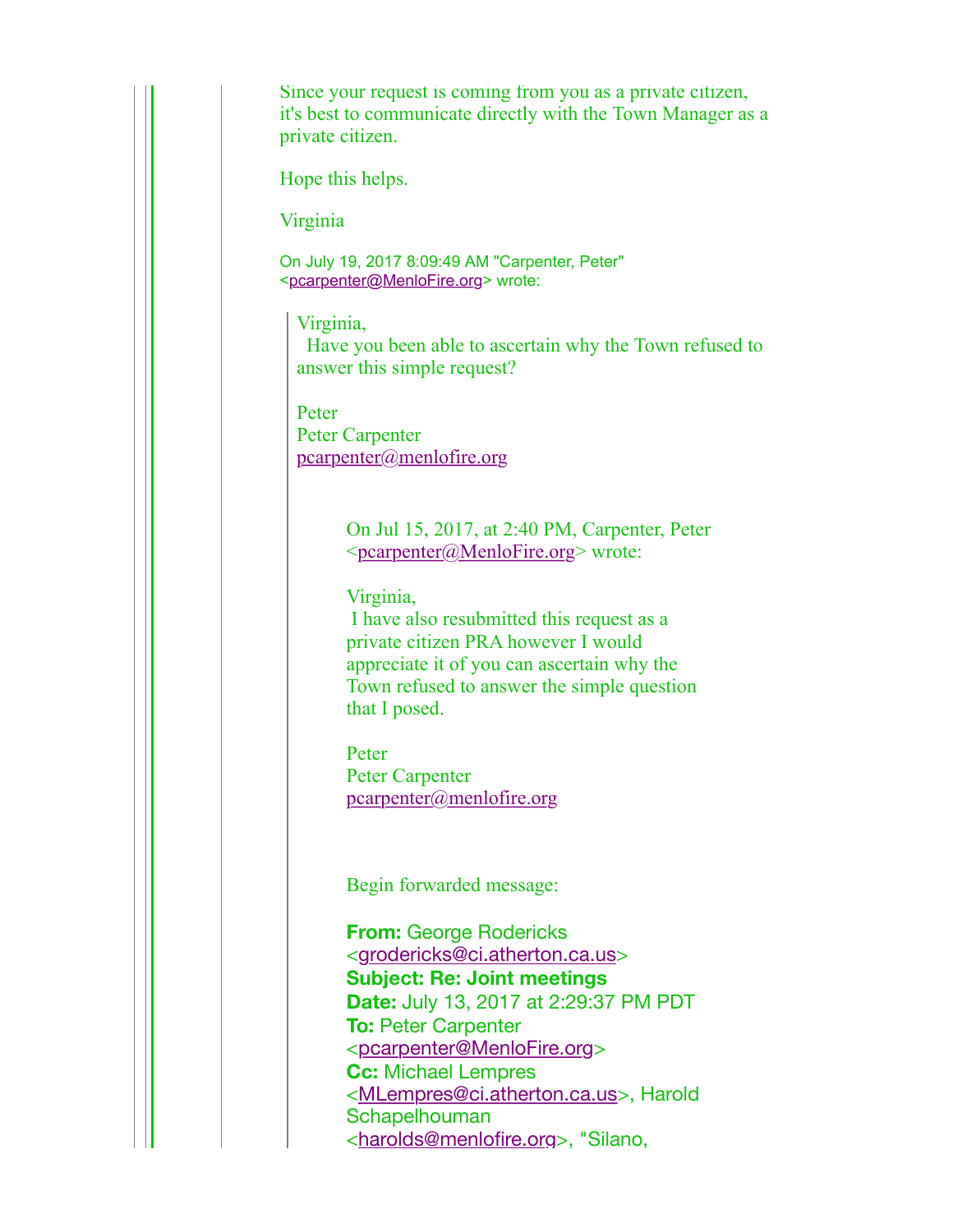Robert" <roberts@MenloFire.org>, "Radcliffe, Michelle" <mradcliffe@MenloFire.org>

. <u>Alexander Silano, "Silano, "Silano, "Silano, "Silano, "Silano, "Silano, "Silano, "Silano, "Silano, "Silano, "Si</u>

Peter,

Listings of meetings of the City Council are publicily available on the Town's website. Agendas for the City Council can be found here: http://www.ci.atherton.ca.us/Archive.asp  $x?$ AMID=41.

George Rodericks City Manager Town of Atherton 91 Ashfield Road Atherton, CA 94027 (650) 752-0504 - Office grodericks@ci.atherton.ca.us

PUBLIC DISCLOSURE NOTICE:

This email and any attached files were sent from an email account assigned to a public official for the Town of Atherton. This email, replies to this email, or emails sent directly to this email account may constitute a public record and, if retained during the normal course of business, may be subject to disclosure to any person upon request.

On Jul 13, 2017, at 9:59 AM, Carpenter, Peter <pcarpenter@MenloFire.org> wrote:

George and Mike,

Could you please provide me with a list of the joint meetings that the Town Council has had with other governing bodies including each of the school districts, the Harbor District, the Hospital District, adjacent communities, the Sanitary District, the County Supervisors, and your Federal Senator and Congresswoman.

Thank you,

Peter Peter Carpenter pcarpenter@menlofire.org